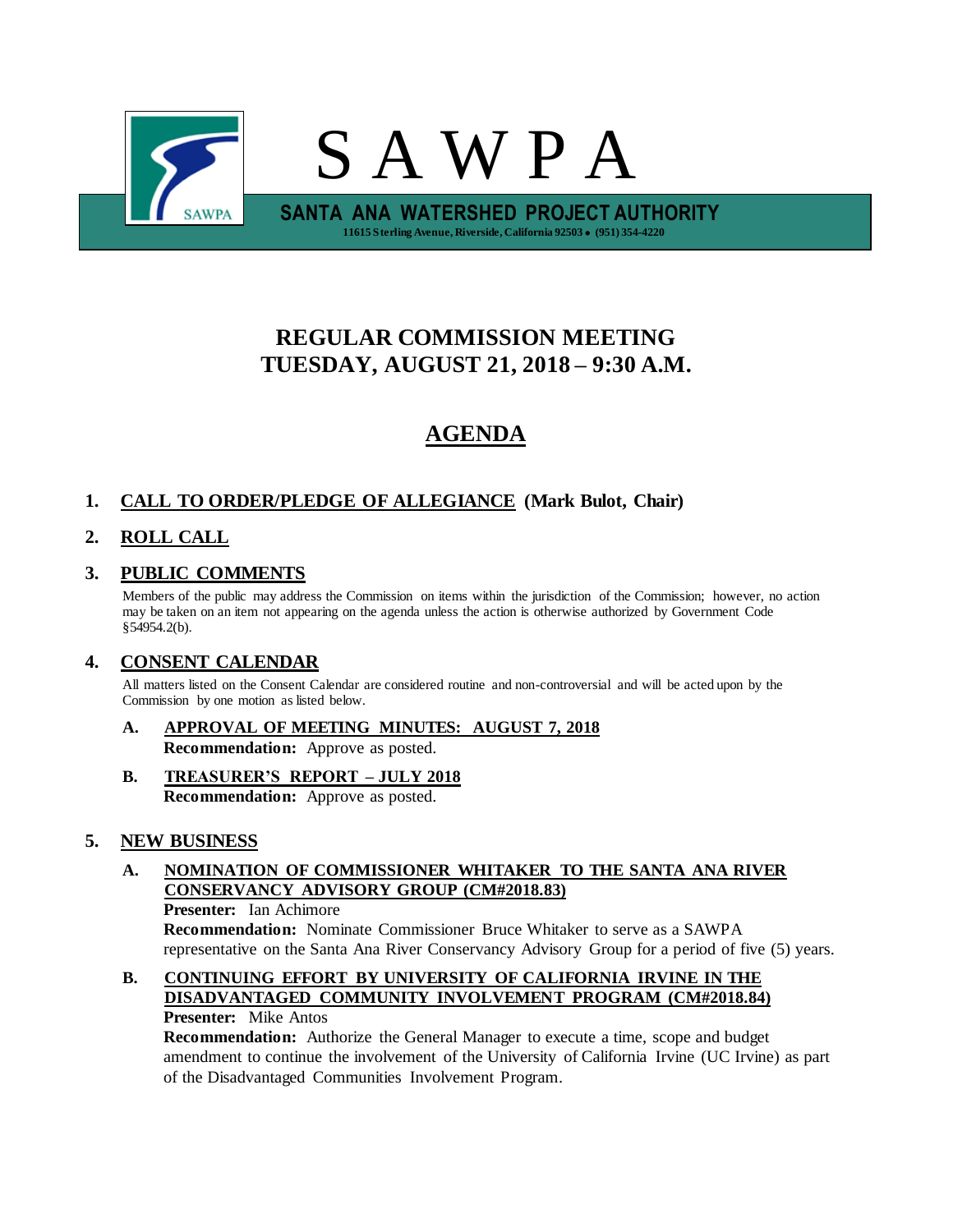### **C. ADOPTION OF LOCAL HAZARD MITIGATION PLAN (CM#2018.85)**

#### **Presenter:** Carlos Quintero

**Recommendation:** Adopt Resolution 2018-8 adopting the Riverside County Operational Area Multi-Jurisdictional Local Hazard Mitigation Plan as required by the Federal Disaster Mitigation and Cost Reduction Act of 2000.

### **D. IT INFRASTRUCTURE SERVER NETWORK UPGRADE (CM#2018.86)**

**Presenter:** Dean Unger

**Recommendation:** Approve the execution of a purchase order for additional storage, smart controllers and 48-port switch from MJP Technologies Inc. for an amount of \$27,874.

# **E. PROPOSITION 1 IRWM GRANT PROGRAM – PROJECT ELIGIBILITY CRITERIA AND RATING AND RANKING SYSTEM (CM#2018.87)**

**Presenter:** Mike Antos

**Recommendation:** Receive and file the informational report on the eligibility criteria and rating & ranking system adopted by the OWOW Steering Committee for the upcoming Prop 1 IRWM implementation grants.

#### **F. COMMISSIONER PHILIP L. ANTHONY RESOLUTION (CM#2018.88) Presenter:** Rich Haller **Recommendation:** Adopt Resolution No. 2018-9 in memoriam of Commissioner Philip L. Anthony for his many contributions and years of public service.

## **6. INFORMATIONAL REPORTS**

**Recommendation:** Receive for information.

- **A. CASH TRANSACTIONS REPORT – JUNE 2018 Presenter:** Karen Williams
- **B. INTER-FUND BORROWING – JUNE 2018 (CM#2018.81) Presenter:** Karen Williams
- **C. PERFORMANCE INDICATORS/FINANCIAL REPORTING – JUNE 2018 (CM#2018.82) Presenter:** Karen Williams
- **D. GENERAL MANAGER REPORT**
- **E. SAWPA GENERAL MANAGERS MEETING NOTES** • August 14, 2018
- **F. STATE LEGISLATIVE REPORT Presenter:** Rich Haller
- **G. CHAIR'S COMMENTS/REPORT**
- **H. COMMISSIONERS' COMMENTS**
- **I. COMMISSIONERS' REQUEST FOR FUTURE AGENDA ITEMS**